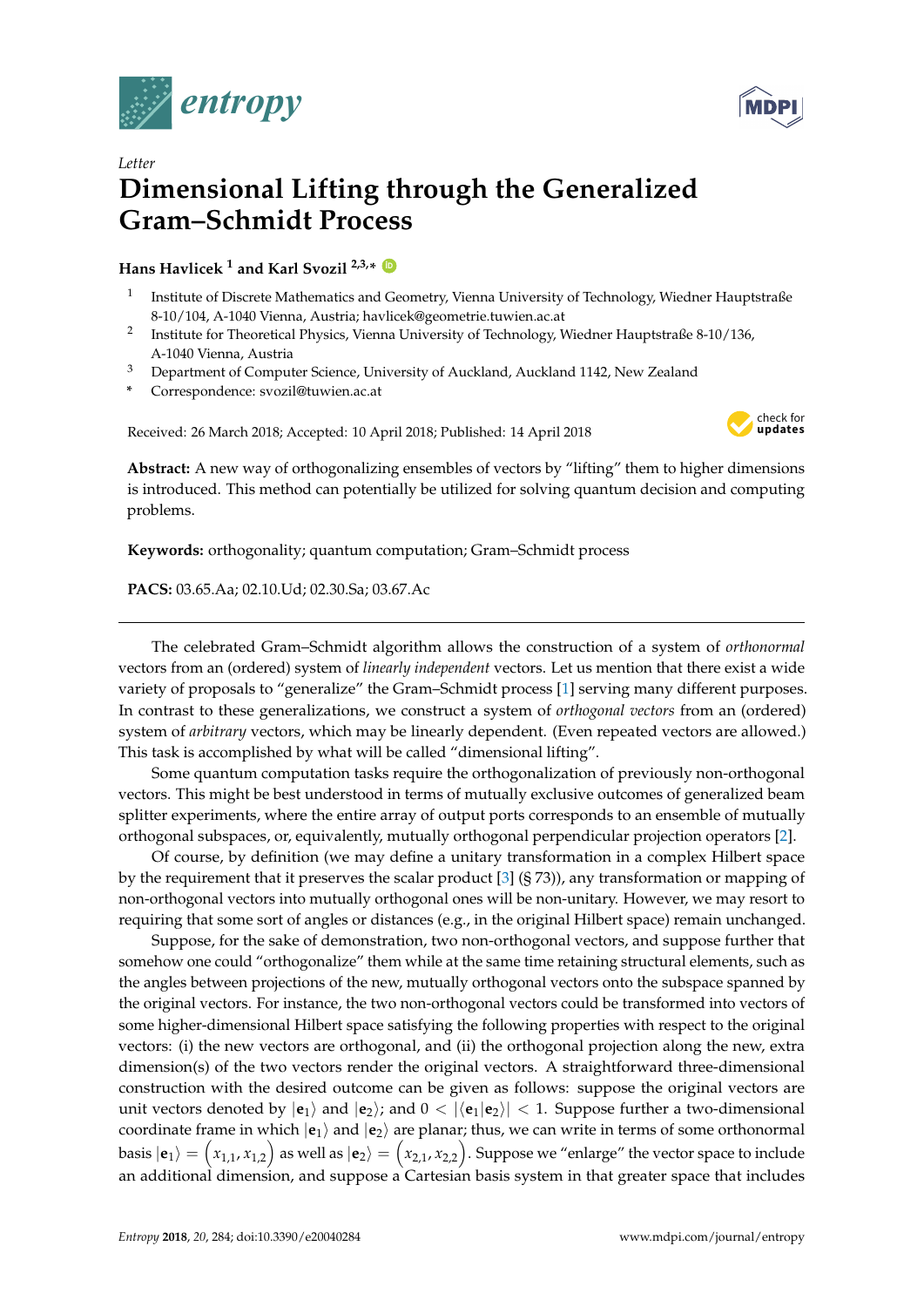the two vectors of the old basis (and an additional unit vector that is orthogonal with respect to the original plane spanned by the original basis vectors).

Ad hoc, it is rather intuitive how two (not necessarily unit) vectors can be found that project onto the original vectors, and which are orthogonal: "create" a three-dimensional vector space with one extra dimension, assign a non-zero extra coordinate (such as 1) associated with this dimension for the first vector, and use the extra coordinate of the second vector for compensating any nonzero value of the scalar product of the two original vectors— in particular, whose coordinates with respect to the new basis are

$$
|\mathbf{f}_1\rangle = (x_{1,1}, x_{1,2}, 1),
$$
  

$$
|\mathbf{f}_2\rangle = (x_{2,1}, x_{2,2}, -(x_{1,1}x_{2,1} + x_{1,2}x_{2,2})),
$$
 (1)

which are orthogonal by construction.

It is not too difficult to find explicit constructions for the more general case of *k* vectors  $|\mathbf{e}_1\rangle$ ,...,  $|\mathbf{e}_k\rangle$  in  $\mathbb{R}^n$  (cf. Ref. [\[2\]](#page-3-1) for a rather inefficient method).

In the following, for the sake of construction, we shall embed  $\mathbb{R}^n$  into  $\mathbb{R}^{n+k}$ , such that we fill all additional vector coordinates of  $|\mathbf{e}_1\rangle$ ,... $|\mathbf{e}_k\rangle$  with zeroes. For the new, mutually orthogonal, vectors we make the following *Ansatz* by defining

<span id="page-1-0"></span>
$$
\begin{aligned} \n\vert \mathbf{f}_1 \rangle &= \left( \mathbf{e}_1, 1, 0, \dots, 0 \right), \\ \n\vert \mathbf{f}_2 \rangle &= \left( \mathbf{e}_2, x_{2,1}, 1, 0, \dots, 0 \right), \\ \n\cdots \\ \n\vert \mathbf{f}_k \rangle &= \left( \mathbf{e}_k, x_{k,1}, x_{k,2}, \dots, x_{k,k-1}, 1 \right), \n\end{aligned} \tag{2}
$$

with yet to be determined coordinates  $x_{i,j}$ . (The symbols  $e_i$  stand for all the *n* coordinates of  $|e_1\rangle$ .)

The unit coordinates 1 ensure that the new vectors are linearly independent. By construction, the orthogonal projection of  $| \mathbf{f}_i \rangle$  onto  $\mathbb{R}^n$  renders  $| \mathbf{e}_i \rangle$  for all  $1 \leq i \leq k$ .

What remains is the recursive determination of the unknown coordinates  $x_{i,j}$ . Note that all  $|\mathbf{f}_j\rangle$ must satisfy the following relations: for  $j > 1$ , orthogonality demands that  $\langle \mathbf{f}_1 | \mathbf{f}_j \rangle = 0$ , and therefore  $\langle \mathbf{e}_1 | \mathbf{e}_j \rangle + 1 \cdot x_{j,1} = 0$ , and therefore

$$
x_{j,1} = -\langle \mathbf{e}_1 | \mathbf{e}_j \rangle. \tag{3}
$$

In this way, all unknown coordinates  $x_{2,1}, \ldots, x_{k,1}$  can be determined.

Similar constructions yield the remaining unknown coordinates in  $|{\bf f}_2\rangle$ ,...,  $|{\bf f}_k\rangle$ . For  $j > 2$ ,  $\langle \mathbf{f}_2 | \mathbf{f}_i \rangle = 0$ , and therefore  $\langle \mathbf{e}_2 | \mathbf{e}_i \rangle + x_{2,1} x_{i,1} + x_{i,2} = 0$ , yielding

$$
x_{j,2} = -\langle \mathbf{e}_2 | \mathbf{e}_j \rangle - x_{2,1} x_{j,1}.
$$
 (4)

In this way, all unknown coordinates  $x_{3,2}, \ldots, x_{k,2}$  can be determined.

This procedure is repeated until one arrives at  $j = k - 1$ , and therefore at the orthogonality of  $|{\bf{f}}_{k-1}\rangle$  and  $|{\bf{f}}_k\rangle$ , encoded by the condition  $\langle {\bf{f}}_{k-1}|{\bf{f}}_k\rangle = 0$ , and hence

$$
x_{k,k-1} = -(\langle \mathbf{e}_{k-1} | \mathbf{e}_k \rangle ++ x_{k-1,1} x_{k,1} + \dots + x_{k-1,k-2} x_{k,k-2}).
$$
\n(5)

The approach has the advantage that, at each stage of the recursive construction, there is only a single unknown coordinate per equation. This situation is well known from Gaussian elimination. The *Ansatz* also works if one of the original vectors is the zero vector, and if some of the original vectors are equal.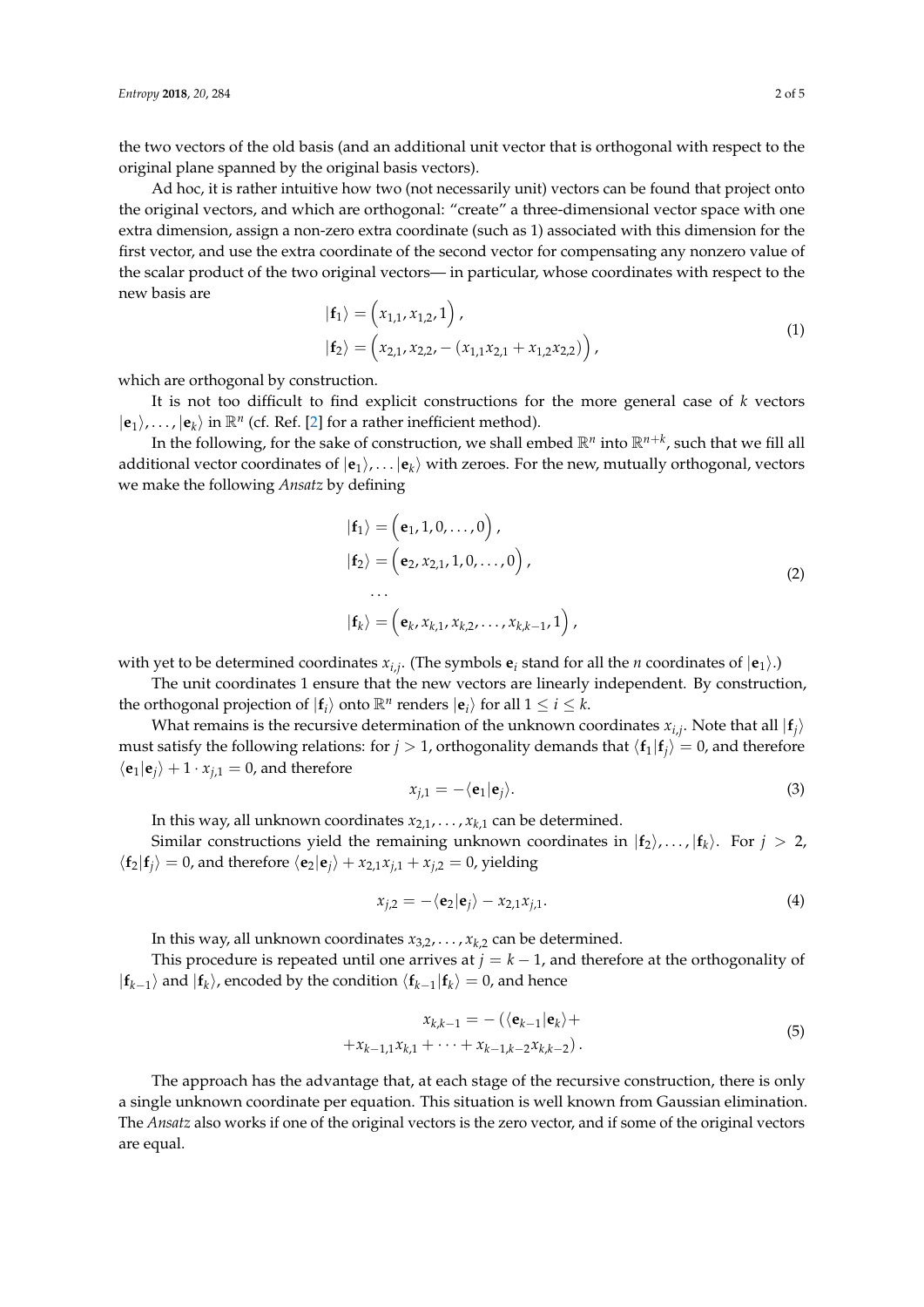The resulting system of orthogonal vectors is not the only solution of the initial problem—to find an orthogonal vector that projects onto the original ones—which can be explicitly demonstrated by multiplying all vectors  $|{\bf f}_1\rangle, \ldots, |{\bf f}_k\rangle$  with the matrix

$$
\text{diag}\left(\mathbb{I}_n, c\mathsf{T}\right),\tag{6}
$$

whereby  $\mathbb{I}_n$  stands for the *n*-dimensional unit matrix, *c* can be a real nonzero constant, and **T** is a *k*-dimensional orthogonal matrix. (For complex Hilbert space, the orthogonal matrix needs to be substituted by a unitary matrix, and by a complex constant  $c \neq 0$ .)

On the other hand, we may reinterpret our procedure as follows: Let  $|\mathbf{e}_1\rangle, \ldots, |\mathbf{e}_k\rangle$  be a system of vectors in  $\mathbb{R}^n$ , not necessarily spanning  $\mathbb{R}^n$ , and not necessarily being linearly independent. (The ordering of the vectors in this system will be essential throughout.) We embed  $\mathbb{R}^n$  in  $\mathbb{R}^{n+k}$ as we did above and denote the orthogonal complement of  $\mathbb{R}^n$  by  $C \cong \mathbb{R}^k$ . Therefore, the first *n* coordinates of all vectors in  $C$  vanish, and  $\mathbb{R}^{n+k}$  can be represented by a direct sum  $\mathbb{R}^{n+k}=\mathbb{R}^n\oplus\mathbb{R}^k.$ Additionally, we choose some (ordered) orthonormal basis of *C*, say,  $|\mathbf{g}_1\rangle$ ,...,  $|\mathbf{g}_k\rangle$ .

Then, there is a *unique* system of orthogonal vectors  $|f_1\rangle$ , . . . ,  $|f_k\rangle$  in  $\mathbb{R}^{n+k}$  such that the following conditions are satisfied:

- <span id="page-2-1"></span>1. For all  $1 \leq i \leq k$ , the orthogonal projection of  $\mathbb{R}^{n+k}$  onto  $\mathbb{R}^n$  sends  $|\mathbf{f}_i\rangle$  to  $|\mathbf{e}_i\rangle$ .
- <span id="page-2-0"></span>2. The orthogonal projection of  $\mathbb{R}^{n+k}$  onto *C* sends  $|f_1\rangle, \ldots, |f_k\rangle$  to some (ordered) basis of the subspace *C*. Applying the Gram–Schmidt process to this (ordered) basis gives the orthonormal basis  $|\mathbf{g}_1\rangle, \ldots, |\mathbf{g}_k\rangle.$

Indeed, in our previous *Ansatz,* we tacitly assumed the orthonormal basis  $|\mathbf{g}_1\rangle,\ldots,|\mathbf{g}_k\rangle$  of  $C$  to comprise the orthogonal projections of the last *k* vectors of the standard basis  $|\mathbf{b}_1\rangle$ ,...,  $|\mathbf{b}_{n+k}\rangle$  of  $\mathbb{R}^{n+k}$ onto *C*. Condition [2](#page-2-0) enforces the presence of all the 1s and 0s in Formula [\(2\)](#page-1-0), since the Gram–Schmidt process, applied to the vectors

$$
|\mathbf{f}_1\rangle-|\mathbf{e}_1\rangle,\ldots,|\mathbf{f}_k\rangle-|\mathbf{e}_k\rangle,
$$

has to result in  $|\mathbf{b}_{n+1}\rangle$ ,...,  $|\mathbf{b}_{n+k}\rangle$ . Notice that the usual Gram–Schmidt process gives merely an *orthogonal* basis, whose vectors can be normalized in a second step in order to obtain an *orthonormal* basis. In our setting, however, such a second step is not allowed. As we saw above, now Condition [1](#page-2-1) guarantees that  $|\textbf{f}_1\rangle$ , $\dots$ ,  $|\textbf{f}_k\rangle$  are uniquely determined.

Besides uniqueness, this construction has the additional advantage that the dot product in  $\mathbb{R}^{n+k}$ "decays" into the sum of dot products in  $\mathbb{R}^n$  and in  $\mathbb{R}^k$ : any basis vector  $f_i \in \mathbb{R}^{n+k}$  can be uniquely written as  $f_i = e_i + h_i$ , where  $e_i$  and  $h_i$  represent the projection of  $f_i$  along  $h_i$  onto the original subspace  $\mathbb{R}^n$ , and the projection of  $f_i$  along  $e_i$  onto C, respectively. Since  $e_i$  is orthogonal to  $h_i$ , for  $i \neq j$ ,  $\mathbf{f}_i \cdot \mathbf{f}_j = \mathbf{e}_i \cdot \mathbf{e}_j + \mathbf{h}_i \cdot \mathbf{h}_j = 0$ , and thus

$$
\mathbf{e}_i \cdot \mathbf{e}_j = -\mathbf{h}_i \cdot \mathbf{h}_j. \tag{7}
$$

Let us, for the sake of a physical example, study configurations associated with decision problems that can be efficiently (that is, with some speedup with respect to purely classical means [\[2\]](#page-3-1)) encoded quantum mechanically. The *inverse problem* is the projection of orthogonal systems of vectors onto lower dimensions. This method renders a system of non-orthogonal rays, also called *eutactic stars* [\[4](#page-3-3)[–8\]](#page-4-0), which can be effectively levied to mutually exclusive outcomes in a generalized beam splitter configurations [\[9,](#page-4-1)[10\]](#page-4-2) reflecting the higher dimensional Hilbert space.

One instance of such a quantum computation involving the reduction to ensembles of orthogonal vectors (and their associated span or projection operators) is the Deutsch–Jozsa algorithm, as reviewed in Ref. [\[2\]](#page-3-1). Another, somewhat contrived, problem can be constructed in three dimensions from a eutactic star

$$
\frac{1}{\sqrt{3}}\left\{ \left(1,1\right), \left(\frac{1}{2}\left[\sqrt{3}i-1\right], \frac{1}{2}\left[-\sqrt{3}i-1\right]\right), \left(\frac{1}{2}\left[-\sqrt{3}i-1\right], \frac{1}{2}\left[\sqrt{3}i-1\right]\right) \right\},\tag{8}
$$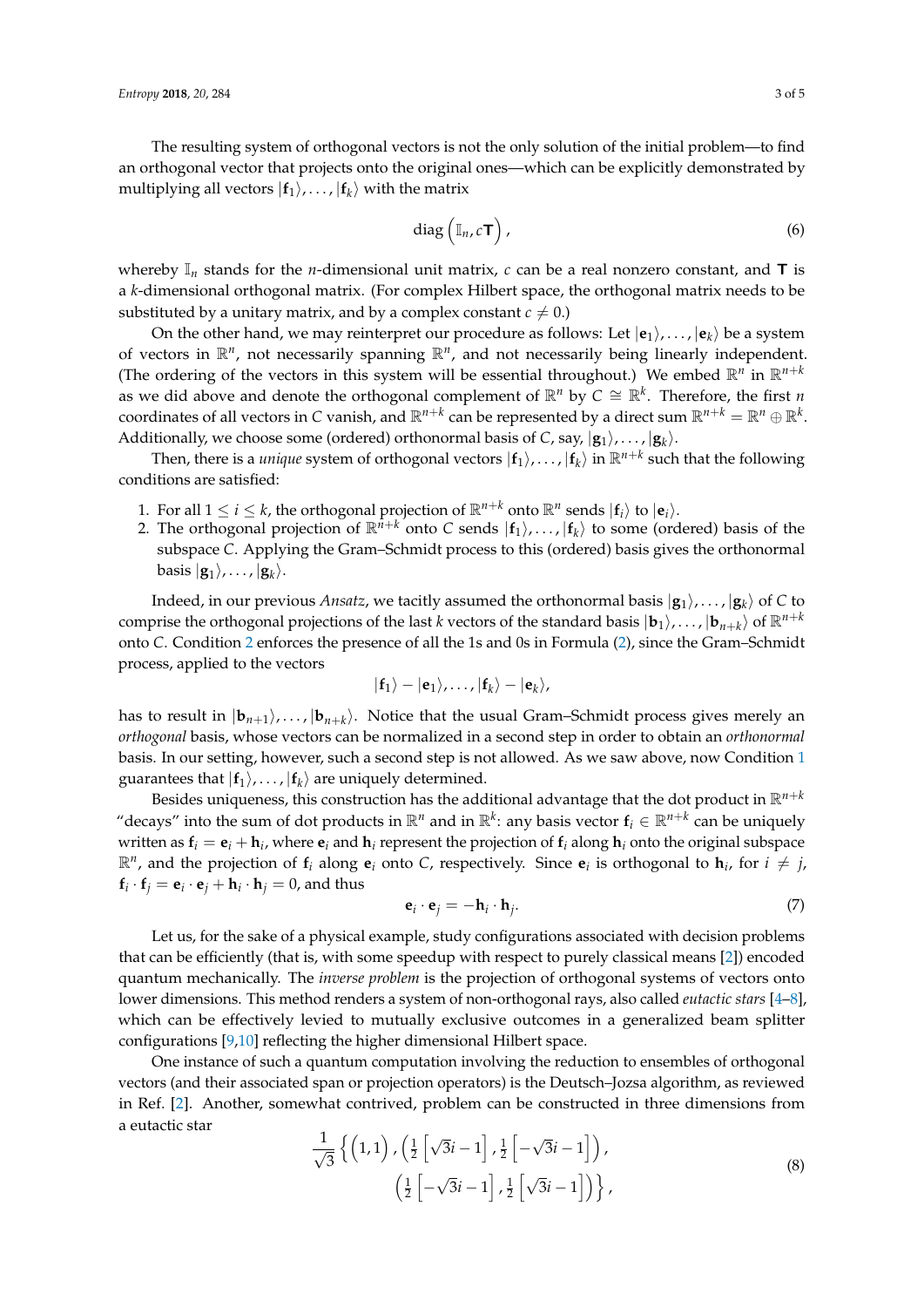which is the projection onto the plane formed by the first two coordinates of a three-dimensional orthormal basis

$$
\mathfrak{B}_3 = \frac{1}{\sqrt{3}} \left\{ \left( 1, 1, 1 \right), \left( \frac{1}{2} \left[ \sqrt{3}i - 1 \right], \frac{1}{2} \left[ -\sqrt{3}i - 1 \right], 1 \right), \left( \frac{1}{2} \left[ -\sqrt{3}i - 1 \right], \frac{1}{2} \left[ \sqrt{3}i - 1 \right], 1 \right) \right\},\tag{9}
$$

which, together with the Cartesian standard basis, forms a pair of unbiased bases [\[11\]](#page-4-3).

Still another decision configuration is the eutactic star

 $\sqrt{ }$ 

$$
\frac{1}{2}\left\{ \left(1,1,1\right), \left(1,1,-1\right), \\ \left(1,-1,1\right), \left(1,-1,-1\right) \right\}, \tag{10}
$$

which is the projection onto the subspace formed by the first three coordinates of a four-dimensional orthormal basis

$$
\mathfrak{B}_4 = \frac{1}{2} \left\{ \left( 1, 1, 1, 1 \right), \left( 1, 1, -1, -1 \right), \left( 1, -1, 1, -1 \right) \right\}.
$$
\n
$$
(11)
$$

More concretely, suppose some, admittedly construed, function *f*, and some quantum encoding  $|x f(y)\rangle$ , where *x* and *y* stand for (sequences of) auxiliary and input bits, respectively, would yield one of the basis systems  $\mathfrak{B}_3$  or  $\mathfrak{B}_4$ . By reducing the auxiliary bits *x*, one might end up with the eutactic stars introduced above. Alas, so far, no candidate of this kind has been proposed.

In summary, a new method of orthogonalizing ensembles of vectors has been introduced. Thereby, the original vectors are "lifted" to or "completed" in higher dimensions. This method could be utilized for solving quantum decision and computing problems if the original problem does not allow an orthogonal encoding, and if extra bits can be introduced that render the equivalent of the extra dimensions in which the original state vectors can be lifted and orthogonalized.

Compared with methods that were introduced [\[12](#page-4-4)[–14\]](#page-4-5) previously to optimally differentiate between two non-orthogonal states, the scheme suggested here is similar in the sense that, in order to obtain a better resolution, the effective dimensionality of the problem is increased. However, our scheme is not limited to the differentiation between two states, as it uses arbitrary dimensionality. More importantly, whereas our scheme is capable of separating different states precisely, but in general is non-unitary—indeed, the original vectors are not mutually orthogonal, but the lifted vectors are, thereby changing the angles among vectors, resulting in transformations that cannot be unitary—the former methods are unitary and probabilistic.

**Acknowledgments:** This work was supported in part by the European Union, Research Executive Agency (REA), Marie Curie FP7-PEOPLE-2010-IRSES-269151-RANPHYS grant.

**Author Contributions:** Both authors have read and approved the final manuscript.

**Conflicts of Interest:** The authors declare no conflict of interest.

## **References**

- <span id="page-3-0"></span>1. Leon, S.J.; Björck, Å.; Gander, W. Gram–Schmidt orthogonalization: 100 years and more. *Numer. Linear Algebra Appl.* **2013**, *20*, 492–532.
- <span id="page-3-1"></span>2. Svozil, K. Orthogonal Vector Computations. *Entropy* **2016**, *18*, 156.
- <span id="page-3-2"></span>3. Halmos, P. *Finite-Dimensional Vector Spaces*; Springer: Berlin/Heidelberg, Germany, 1974.
- <span id="page-3-3"></span>4. Schläfli, L. Theorie der vielfachen Kontinuität. In *Gesammelte Mathematische Abhandlungen*. Springer: Basel, Switzerland, 1950; pp. 167–387. (In German)